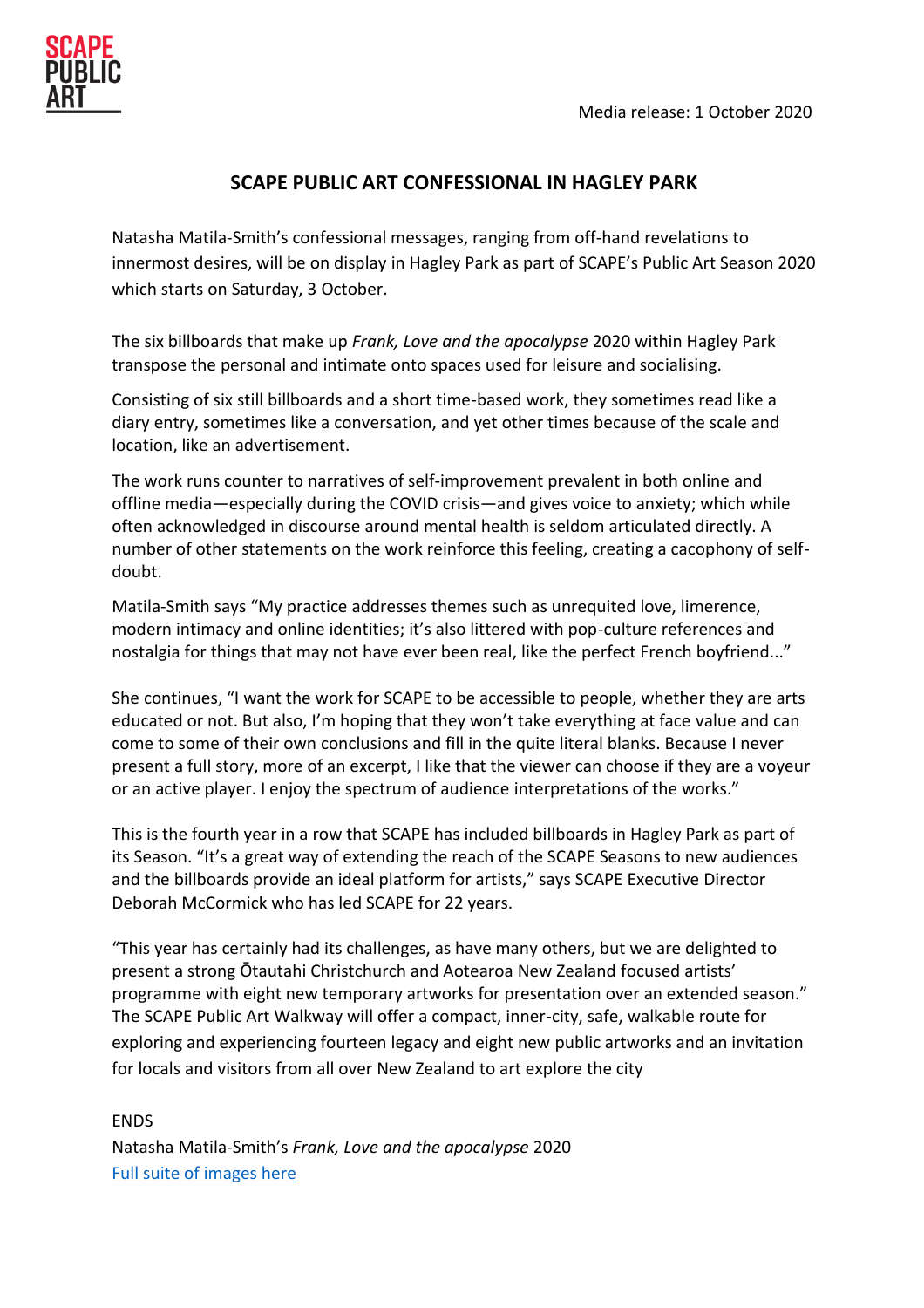Trank. I think you're lovely

I tried to learn one of your gongs on the ufelele. I tagged you on Instagram. It sounds terrible. In sorry. I also made a line drawings of your pictured right).

In such an anateur hut nayhe youll like my fan art anyway.

Pleage be kind.



#### **About the artist**

Natasha Matila-Smith (Ngāti Kahungunu, Ngāti Hine, Samoan, Pākehā) is an arts practitioner based in Tāmaki Makaurau. Matila-Smith has developed a series of confessional text-based works that explore her experiences of loneliness and discomfort, and how they relate to larger social and economic structures. She frequently speaks from her position as an Indigenous woman of colour, an aging millennial, and a person who is alive in this strange era, using her art to vocalise this position which has developed out of a desire to connect with others.

Matila-Smith has written extensively about the impulse of New Zealand art institutions to define and exoticise Indigenous bodies and cultures. In raising discourse around the disconnection between digital interfaces and their underlying structures, she's also suggesting the disconnect is so intuitive it's the tacit knowledge that governs and connects us all.

#### **About the SCAPE Public Art Season 2020**

SCAPE will present a strong Ōtautahi Christchurch and Aotearoa New Zealand focused artists' programme with eight new temporary artworks for presentation over an extended season. The programme will be linked to an in-depth Art, Learning, and Wellbeing offering promoted on-line with a base at Tūranga, our central city library.